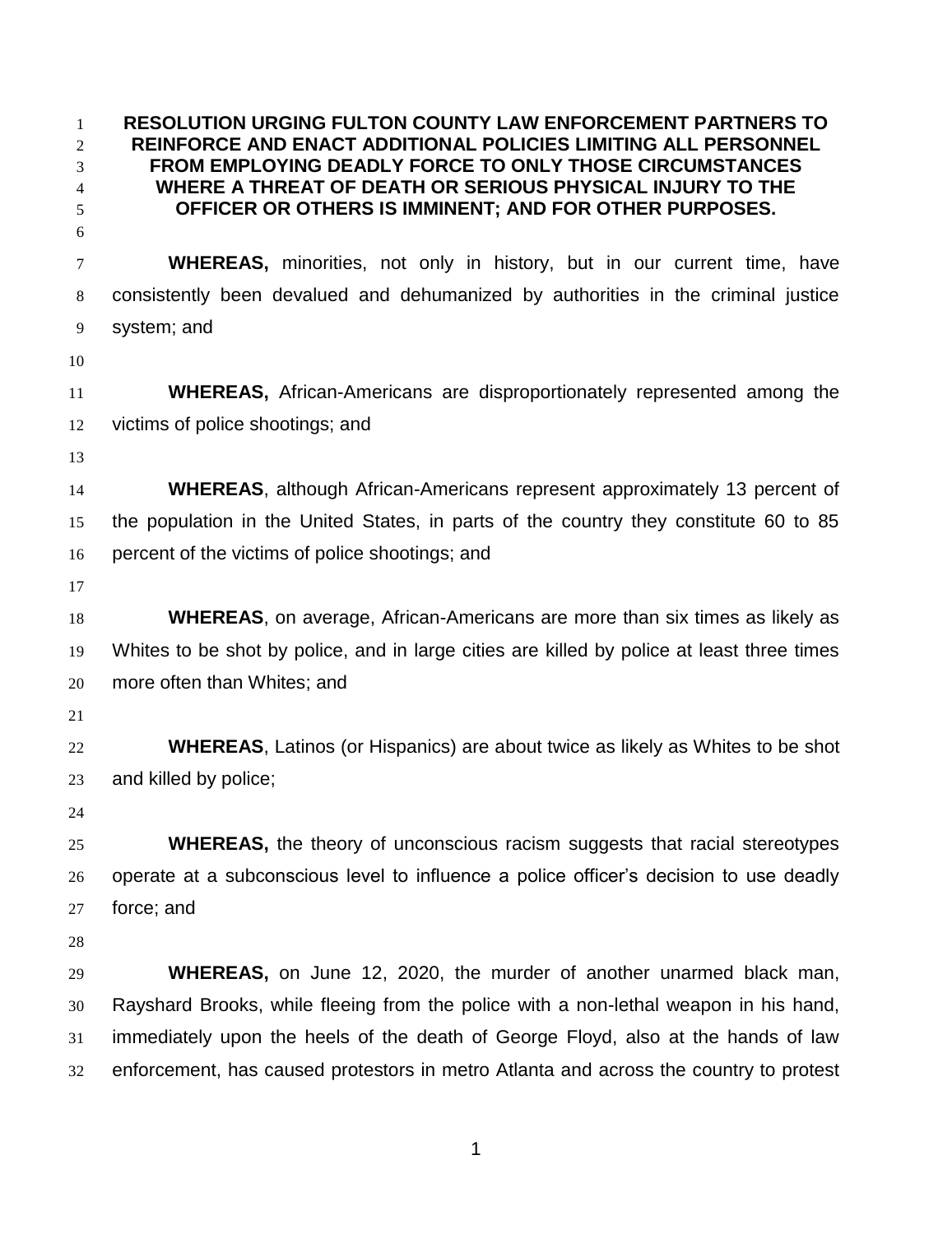their deaths and the ongoing systemic racism that appears to be woven into the fabric of the criminal justice system in the United States; and

 **WHEREAS,** the Fulton County Board of Commissioners supports policies that reduce the unnecessary use of force by police, enhance implicit-bias and de-escalation training, expand civilian oversight of Fulton County Law Enforcement agencies and 7 improve relations between police and those they serve; and

 **NOW, THEREFORE, BE IT RESOLVED** that the Board of Commissioners of Fulton County urges the Fulton County Sheriff, the Fulton County Police Chief and the Fulton County Marshal to affirm their commitment to the community and reinforce or create policies, training, practices and a culture which support the de-escalation of the use of force such that all personnel shall modify their level of force in relation to the amount of resistance offered by a suspect, to include lowering the amount or type of force used as a suspect offers less resistance.

 **BE IT FURTHER RESOLVED** that the Board of Commissioners of Fulton County urges that the use of deadly force be limited to only those situations where a suspect has committed or is in the process of committing a felony involving the infliction or threatened infliction of serious physical injury or death; and the escape of the suspect would pose an imminent danger of death or serious physical injury to the officer or to another person unless the suspect is apprehended without delay; and the officer has given a verbal warning to the suspect, if time, safety, and circumstances permit.

 **BE IT FURTHER RESOLVED** that the Board of Commissioners of Fulton County urges that each incident involving the use of deadly force by a Fulton County Deputy Sheriff, Police Officer or Deputy Marshal be reported and thoroughly investigated and that all such incidents being found to violate either the letter and/or spirit of the law result in appropriate punishment up to and including termination of employment, recommended loss of law enforcement certification, and appropriate reporting of potential criminal activity to the Fulton County District Attorney.